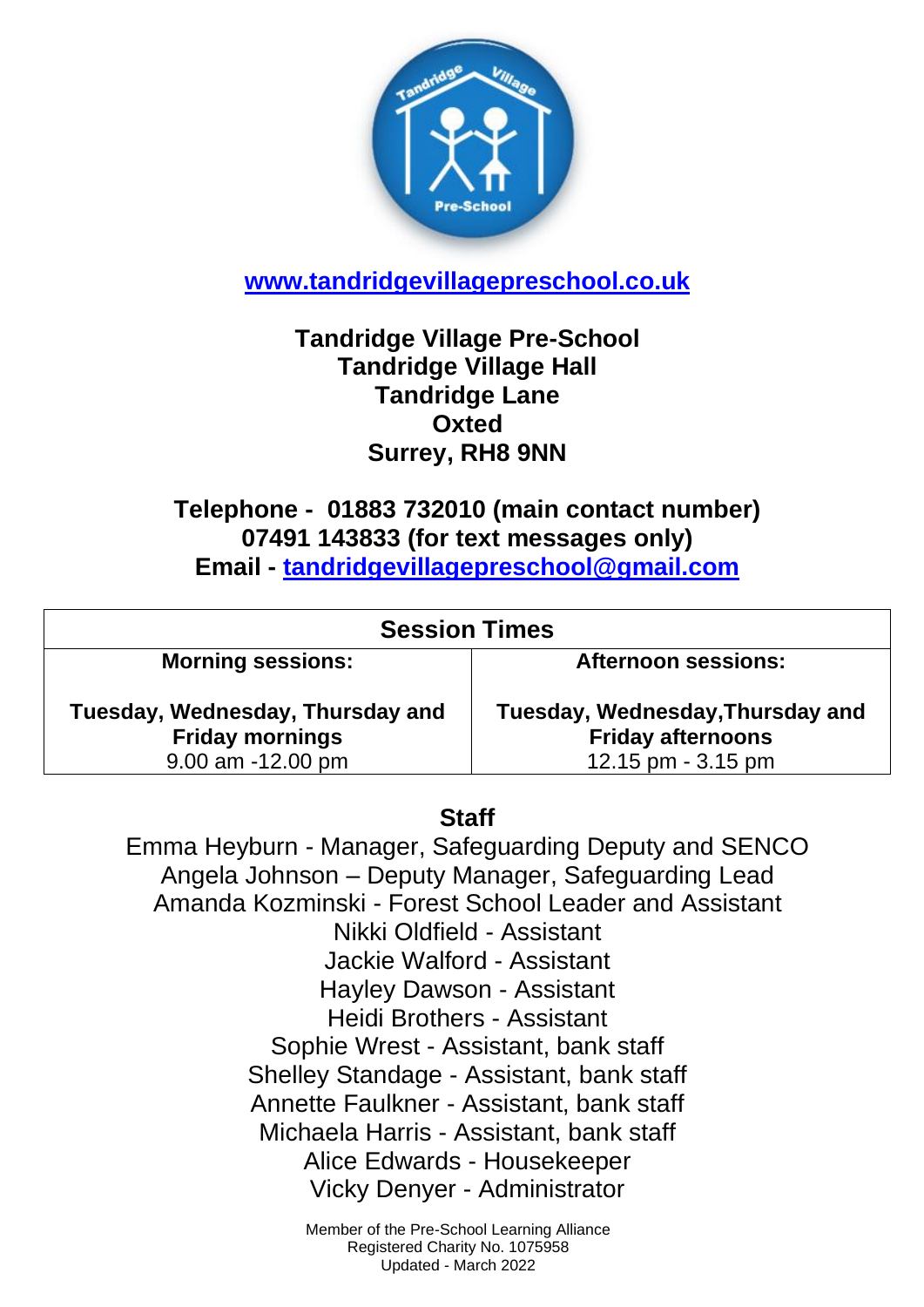**Water bottle/container –** Please ensure you provide your child with a named bottle/container of water.

**Naming of personal items –** Please ensure that all items that come to Pre-School are clearly named, this should include all coats/jackets, wellies, lunch boxes and drinks bottles.

**Morning sessions fruit –** The morning snack time fruit is prepared with the children who help cut it up and divide onto serving plates.

Pre-School purchases a fantastic variety of fruit and veg. There is a small charge per morning session for this which is detailed on your invoice.

**Afternoon session lunch – Tues PM, Weds PM, Thurs PM & Fri PM** – Please provide a healthy packed lunch (no fizzy drinks or foods that contain nuts please) for your child on the sessions listed above. Please make sure that you include a cold block with your child's lunch and ensure that grapes are cut up.

**Creative supplies and special occasions –** With the increasing cost of items required for creative activities and special occasions we ask for a small contribution per term which is detailed on your invoice.

**Fees –** We accept both the universal 15 hours and the extended 15 hours of Free Educational funding from the Government which can be claimed from the term following a child's third birthday. There is a cost for children attending Pre-School in the terms before their third birthday, our rates will be communicated by email preceding their commencement.

If you use more than one setting and wish to split your funded hours across all settings, we will need to be advised of this so it can be recorded on your TVPS funding form. This will enable any hours exceeding your funded hours to be invoiced appropriately. All methods of payment including bank transfer and childcare vouchers are detailed on your half termly invoice.

**Uniform –** We do have a uniform and you are welcome to purchase some at any time. We keep a stock on the premises. The uniform includes t-shirts and sweat shirts, these are not compulsory items. Uniform request forms are available from the TVPS staff. Please ensure your child does not wear open toed shoes such as sandals.

**Home time book –** Please send an email or text stating who will be picking your child up if it is different to normal, if we haven't met them before please either supply a password or send a photograph. If your plans change or you are going to be late for pick up then please ring **01883 732010** so that we are aware of any changes.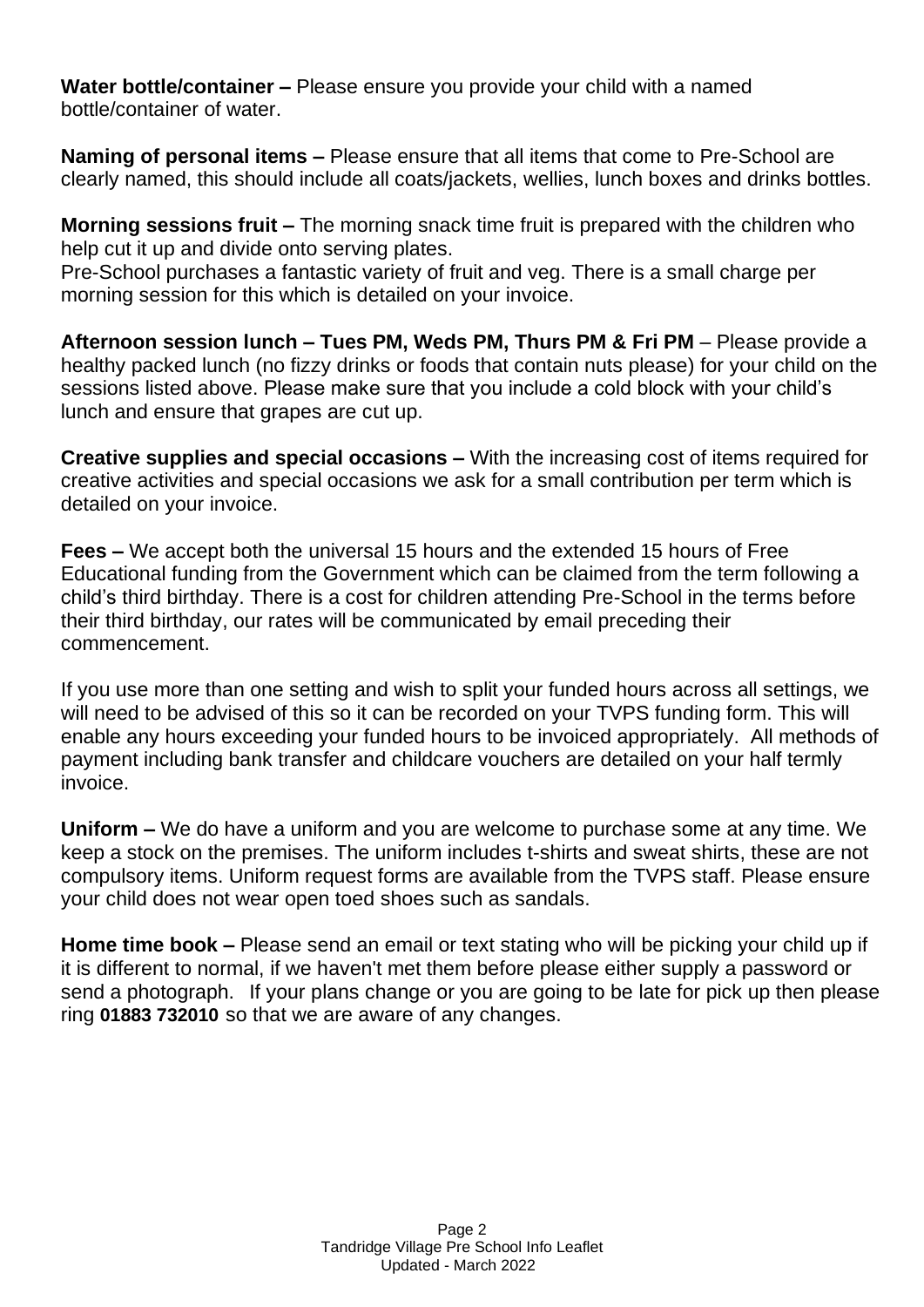## **Information on Session Procedure**

| <b>Morning drop off</b>          | Doors open at 9am – locked at 9.15am.                                                                                                                                          |
|----------------------------------|--------------------------------------------------------------------------------------------------------------------------------------------------------------------------------|
| Afternoon drop<br><b>off</b>     | Doors open $@$ 12:15 – locked at 12.30pm.                                                                                                                                      |
|                                  | During this time there is a member of staff at the main door to<br>welcome you and tick the register. There is also another<br>member of staff at the inner doors of the hall. |
| Name tag                         | On arrival, we will encourage the children to find their name tag<br>on the tree, find an empty peg and hang their coats and bags<br>up.                                       |
| <b>Wash hands</b>                | Then they will proceed to the toilets to wash their hands.                                                                                                                     |
| <b>Water bottles</b>             | Are taken into the hall by the staff for use during the session                                                                                                                |
| <b>Session start</b>             | At 9:15 and 12:30pm accordingly we will shake the tambourine,<br>this signifies circle time or lunchtime and the start of the<br>session's routine and activities.             |
| <b>Discussions with</b><br>staff | It would be appreciated if any discussions regarding your child<br>are done at drop off time or via email in advance.                                                          |

## **St Peter's Car Park Plan.**

So to ensure that as many people can utilise the School Car Park, especially at School drop off and Collection times please note the Car Park layout.